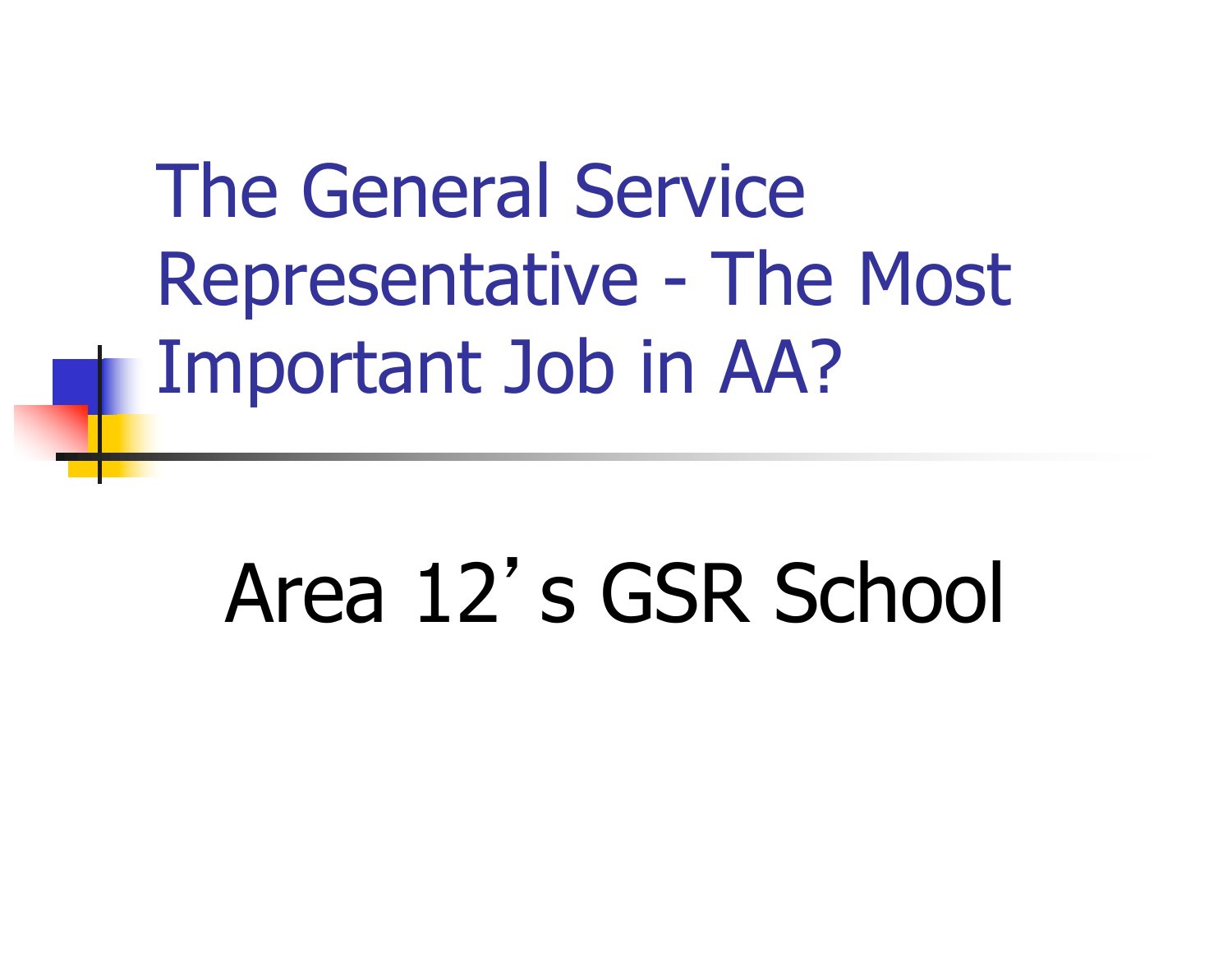# **Objective**

- What is a General Service Representative (GSR)
- How the GSR fits into the overall AA service picture.
- Why does my Home Group need a GSR and alternate?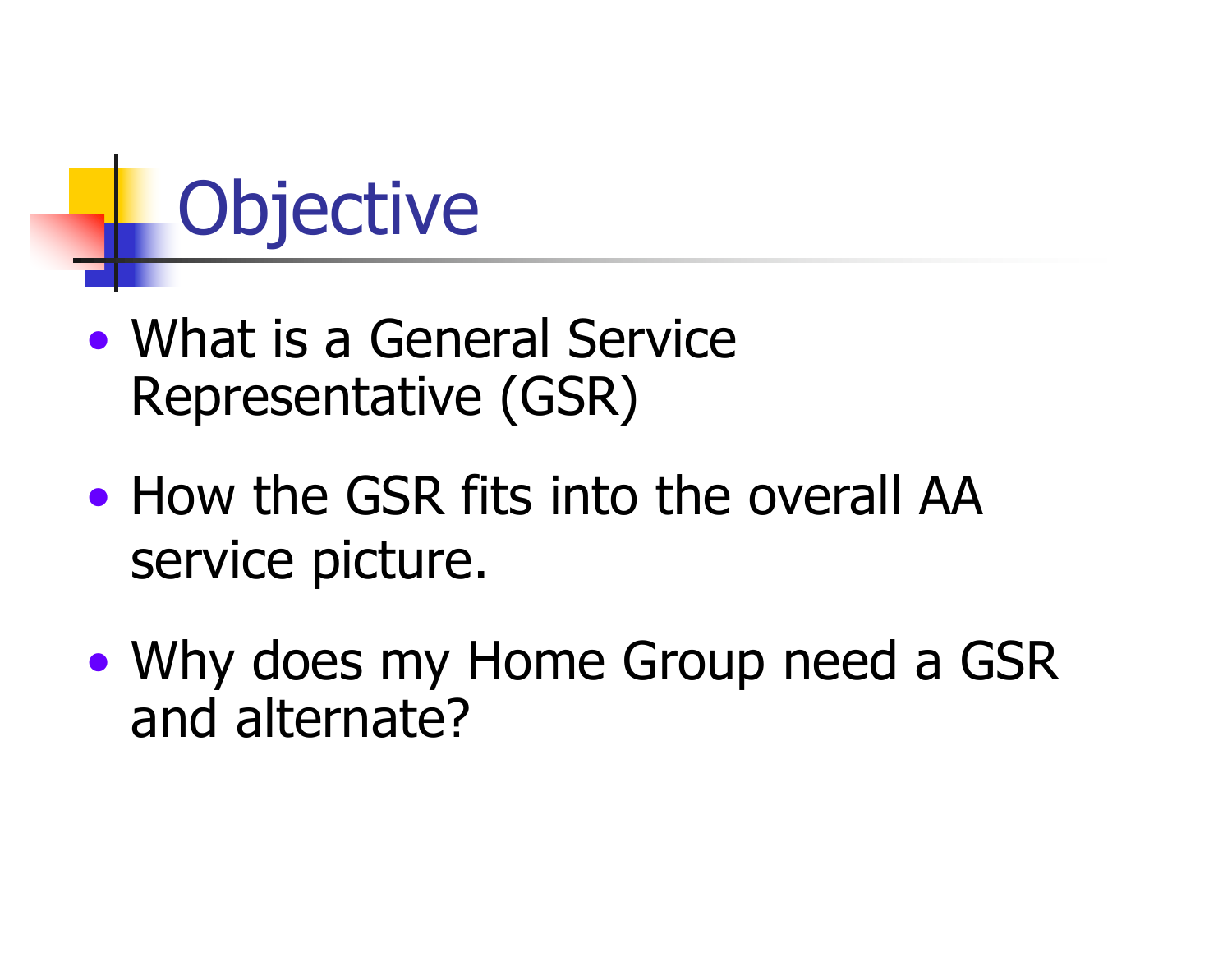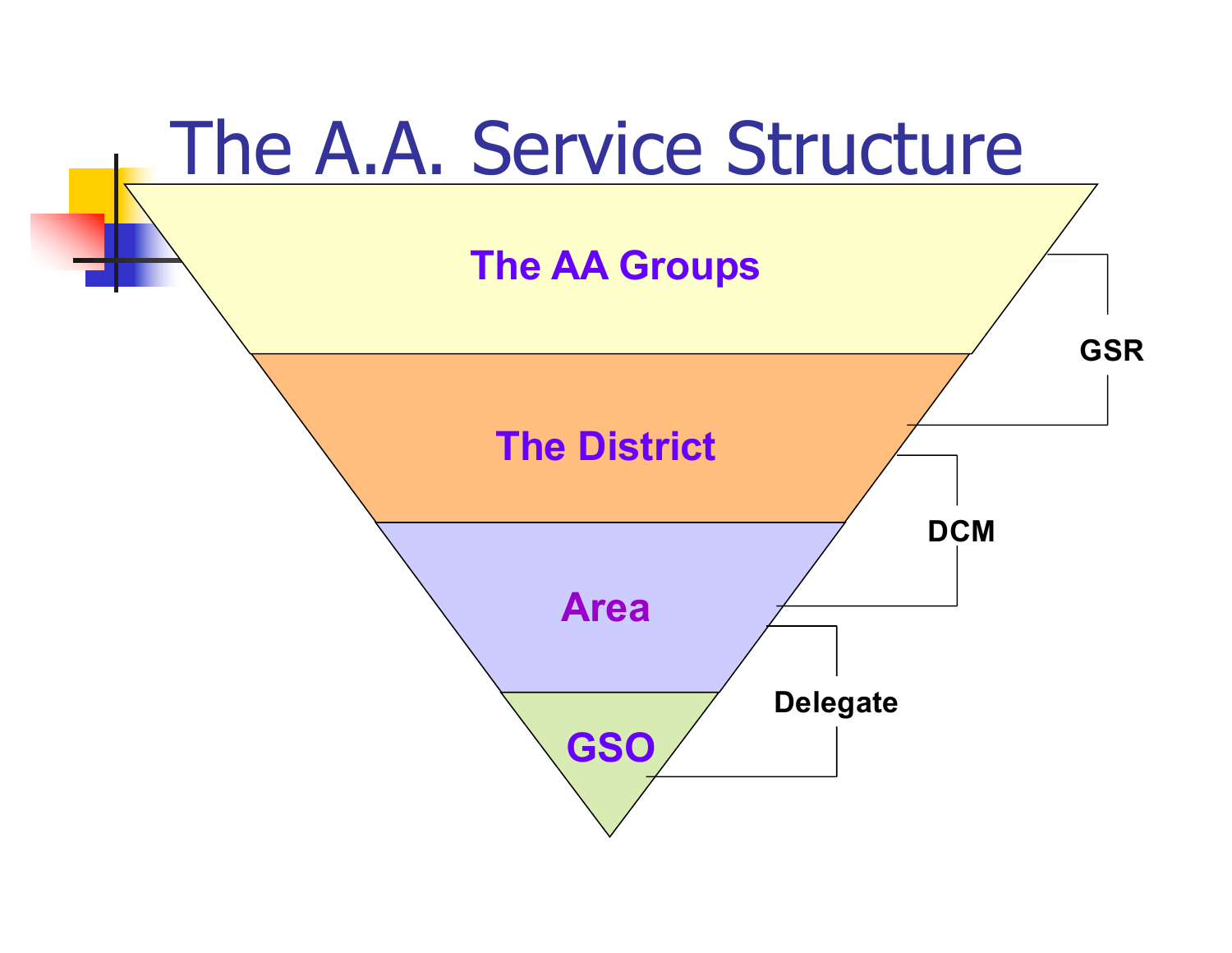

- The AA Home Groups are at the top of the Service Structure.
- The Home Groups GSR is the conduit of communications between that HG and the rest of the AA service structure.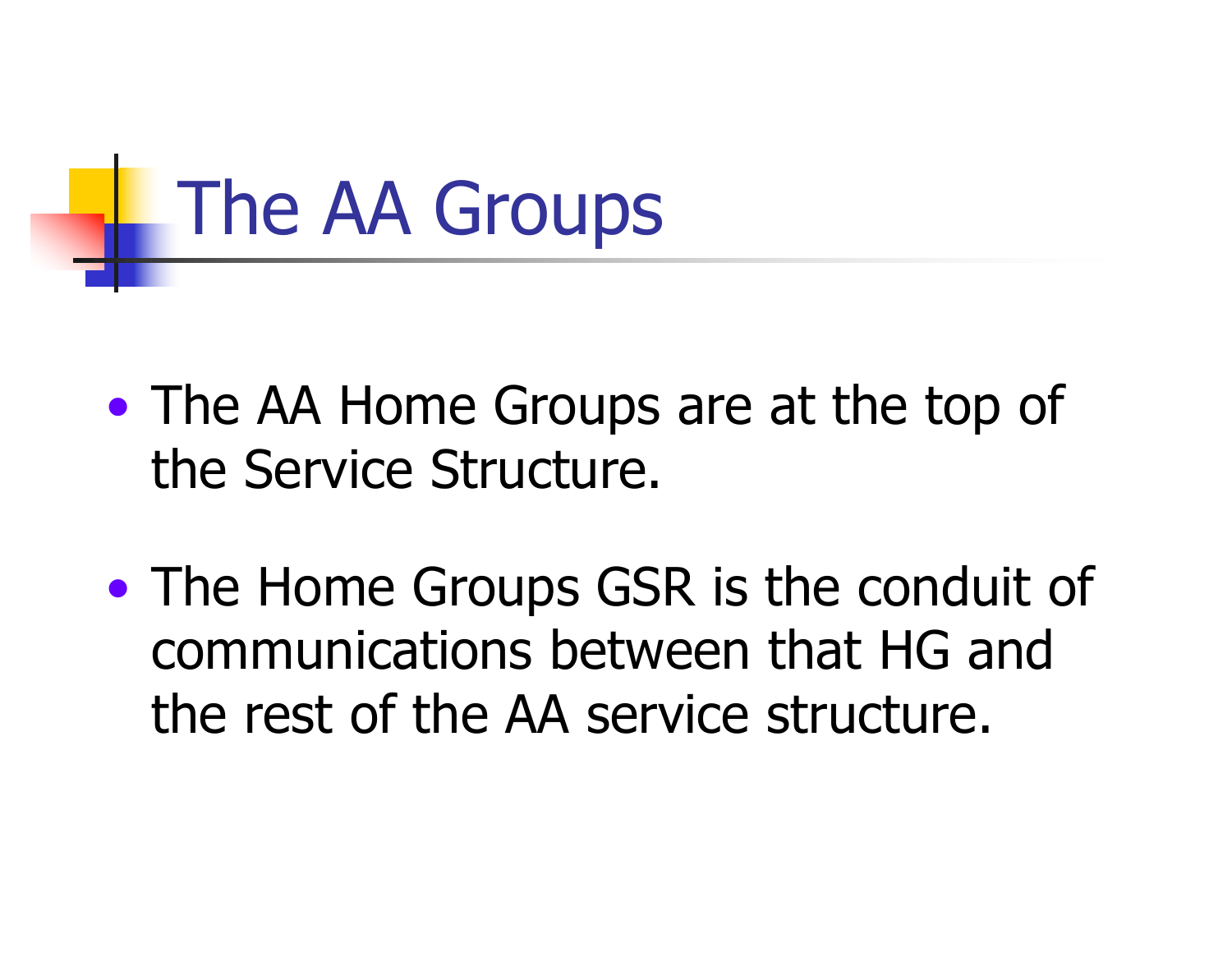## The AA Groups (Page 2)

- The GSR informs the HG of happenings in the District, Area, and GSO levels of service so the group can develop an informed group conscience.
- Once an informed group conscience is reached the GSR then communicates this back to the districts.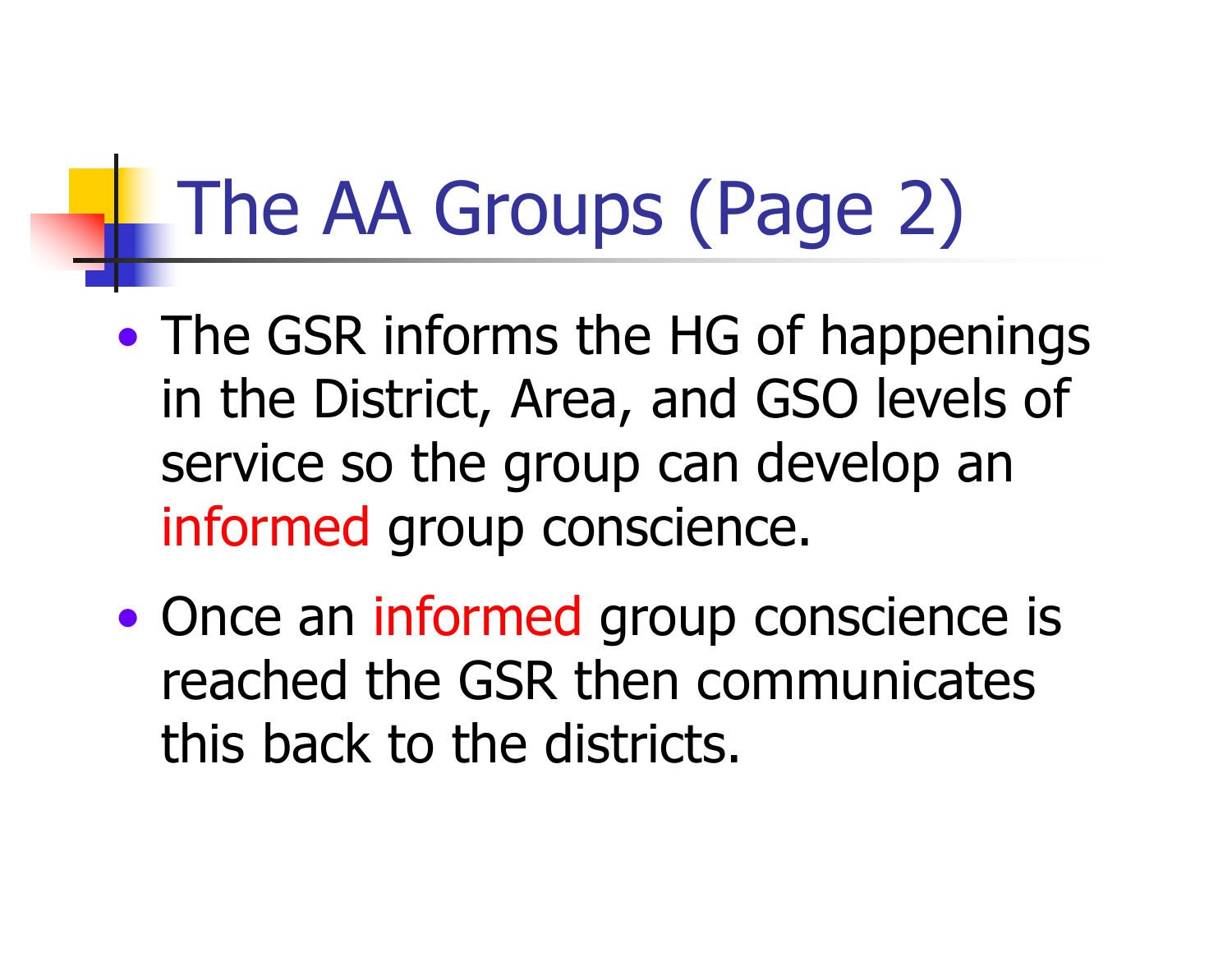# Remaining AA Service **Structure**

- The District communicates to the Area in much the same manner as the groups communicate to the District, through the service position of District Committee Member (DCM)
- The Areas communicate to GSO through the service position of the Area Delegate.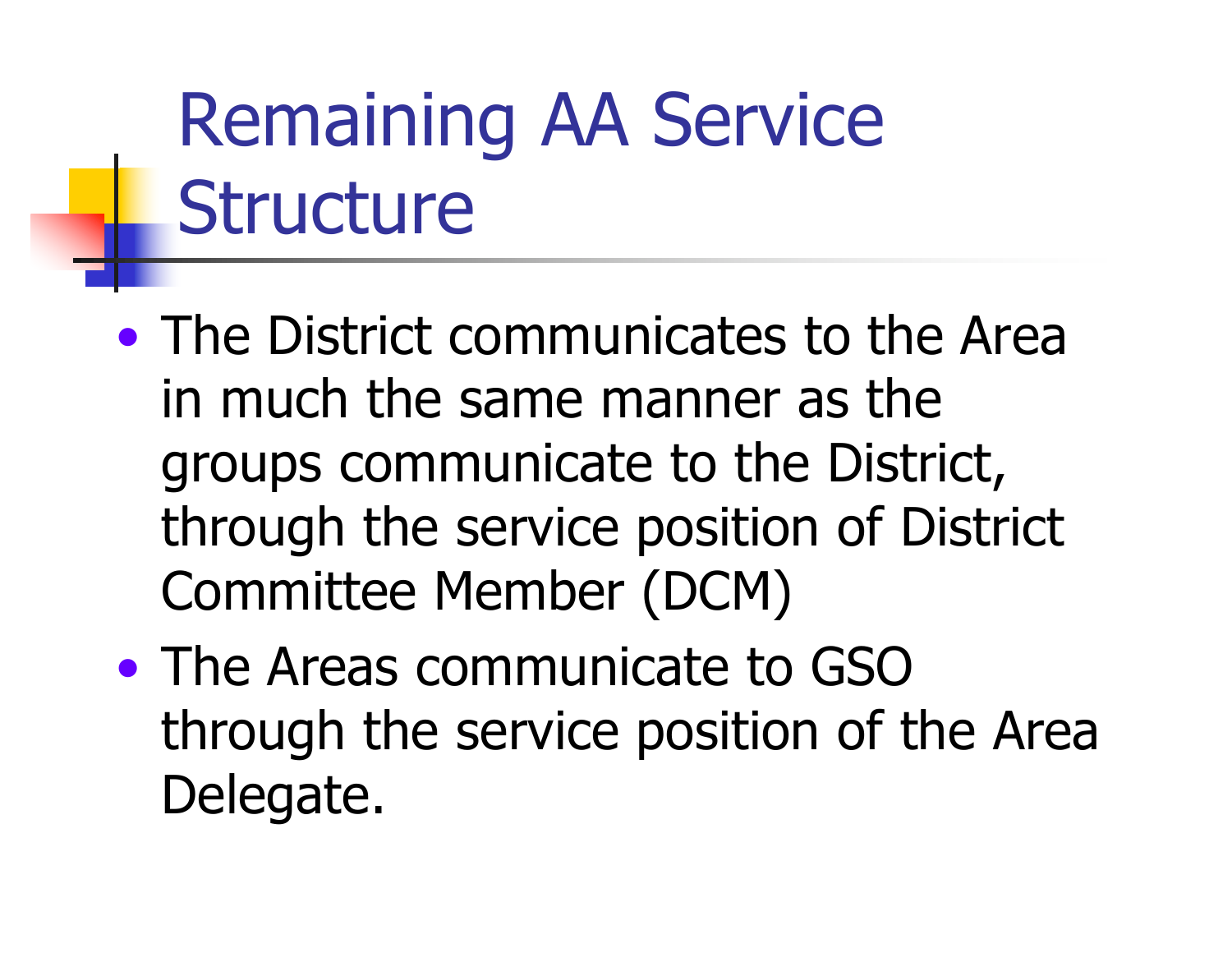#### What Makes a Good GSR

- The AA service manual recommends 2- 3 years sobriety, active membership in the HG, and the GSR should hold no other offices in any other HG.
- Prior AA service experience is generally considered helpful.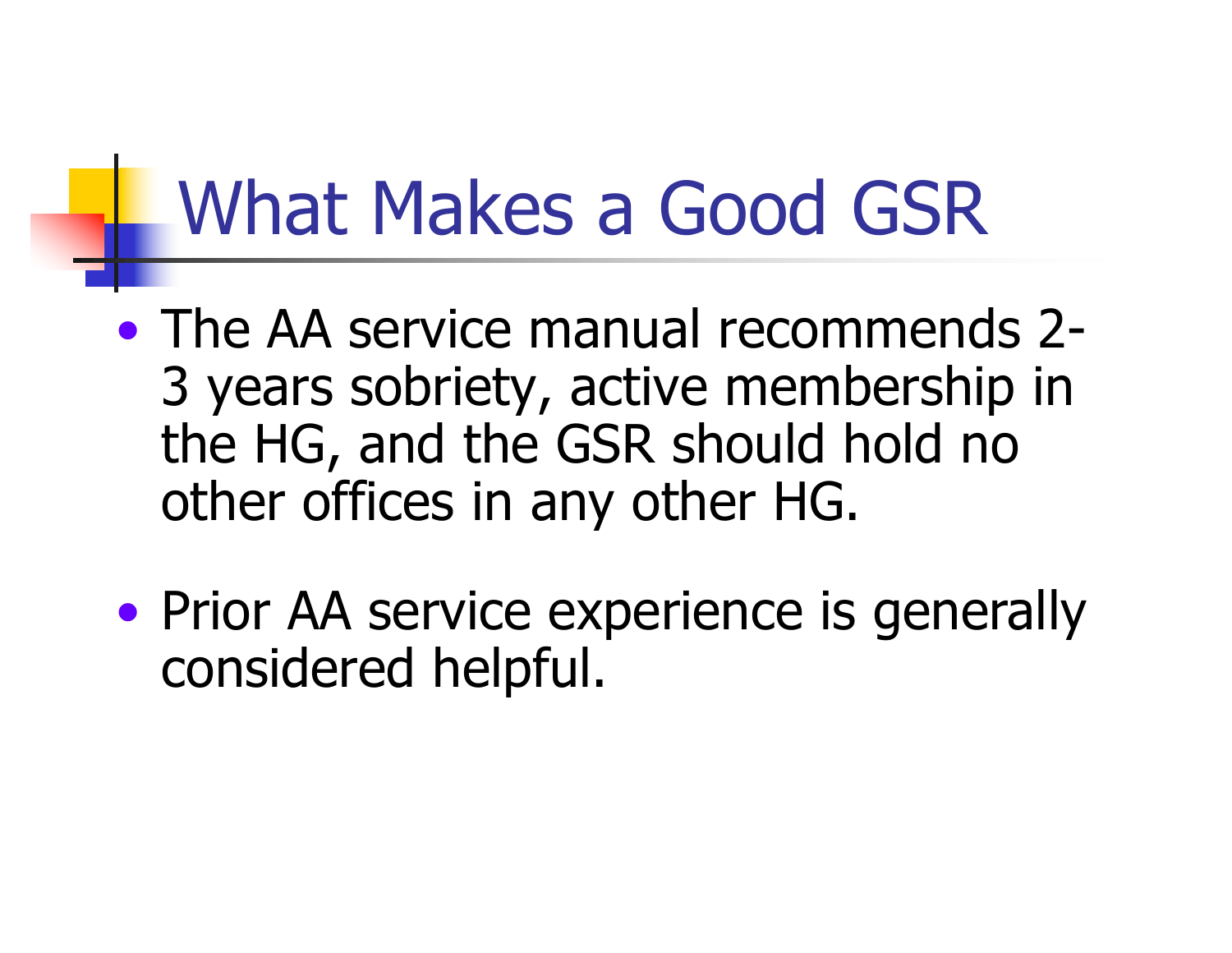#### What Makes a Good GSR

- The groups GSR should have the confidence of the group it serves, and an ability to listen to all points of view.
- A GSR should have the time available to attend all District (monthly), and Area Assembly meetings (quarterly).
- Should have a good awareness of the 12 Traditions of AA unity.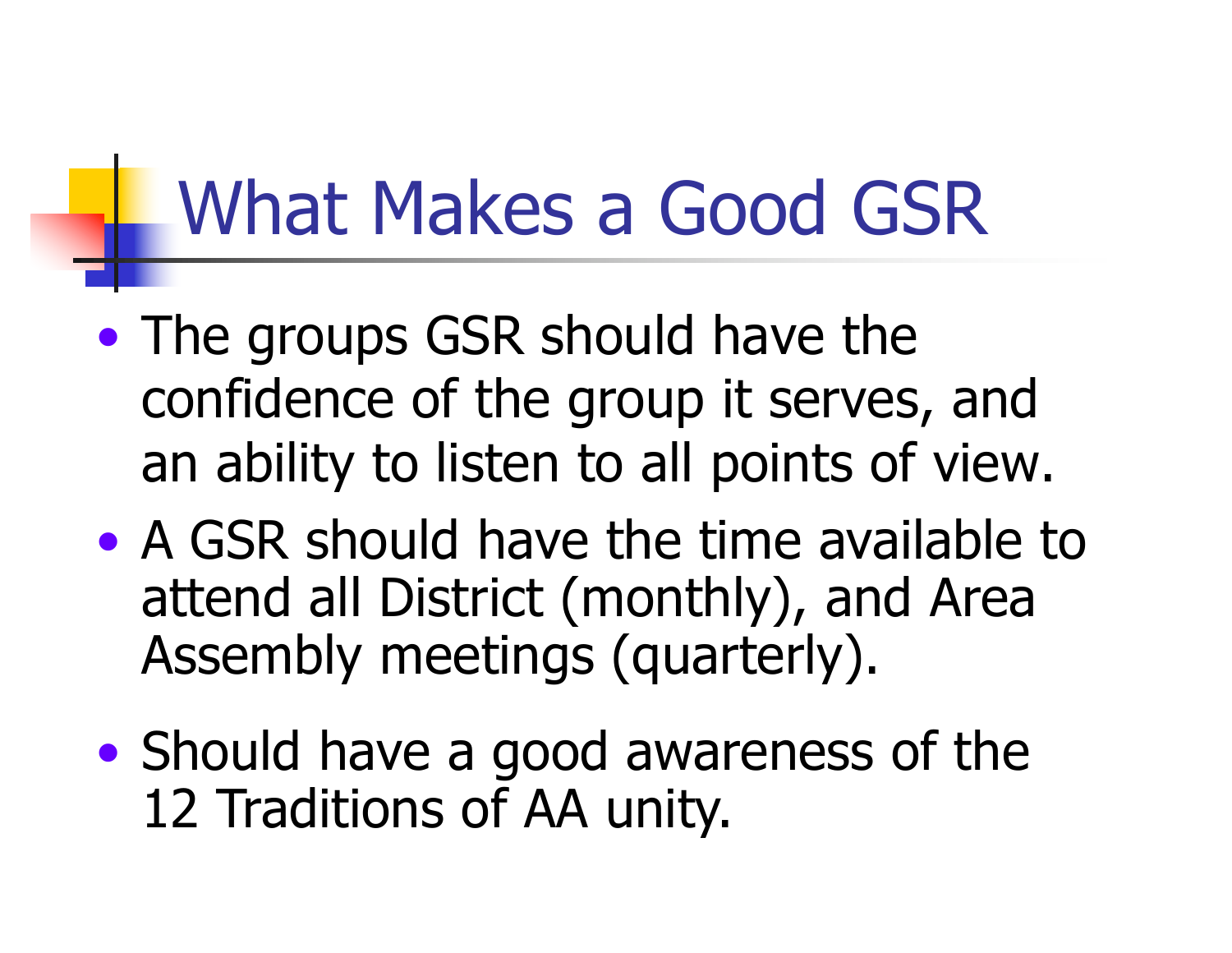#### What Makes a Good GSR

• If your sponsor has been active in AA service, perhaps the best bet is to ask your sponsor "am I ready to be the home groups GSR" .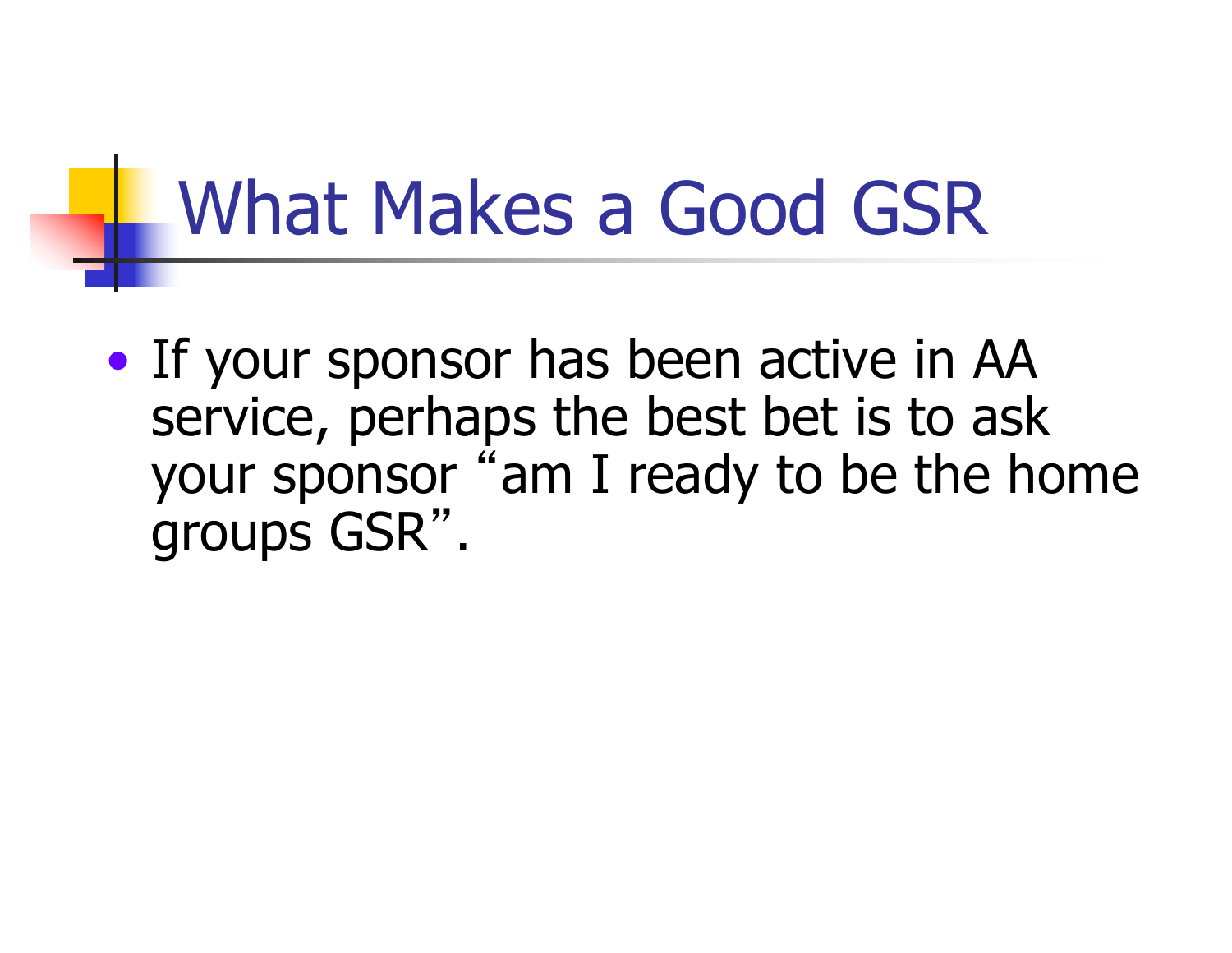## Duties of the Group's GSR

- Regularly attend district meetings (monthly) and area assembly meetings (quarterly).
- Act as the home groups mailing contact with the district, area, and GSO.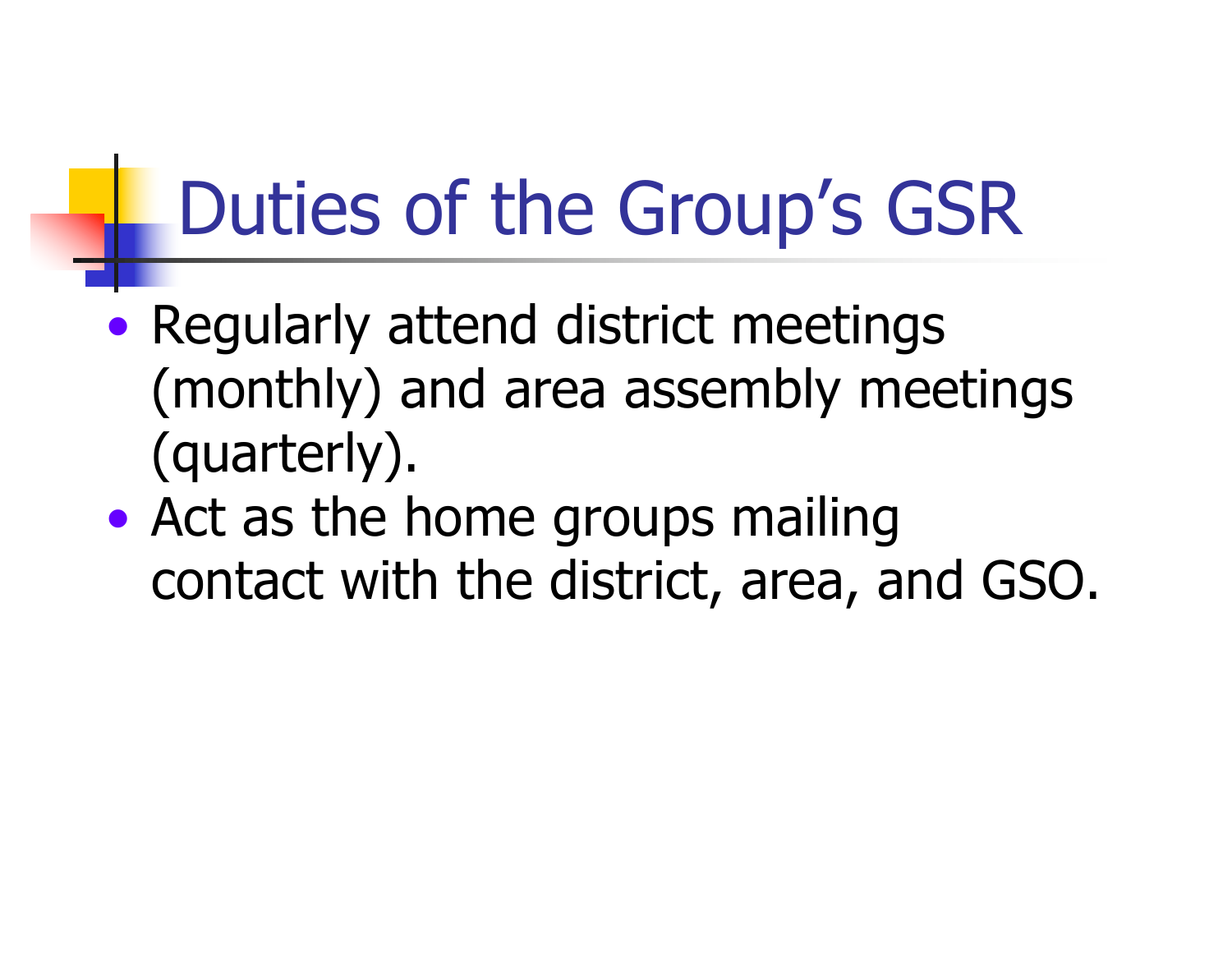#### Duties of the Group's GSR

- Ensure group information with the district/area/GSO is up to date.
- They should become knowledgeable about material available from GSO including pamphlets, videos, tapes, literature, and guidelines and pass this information on to the group.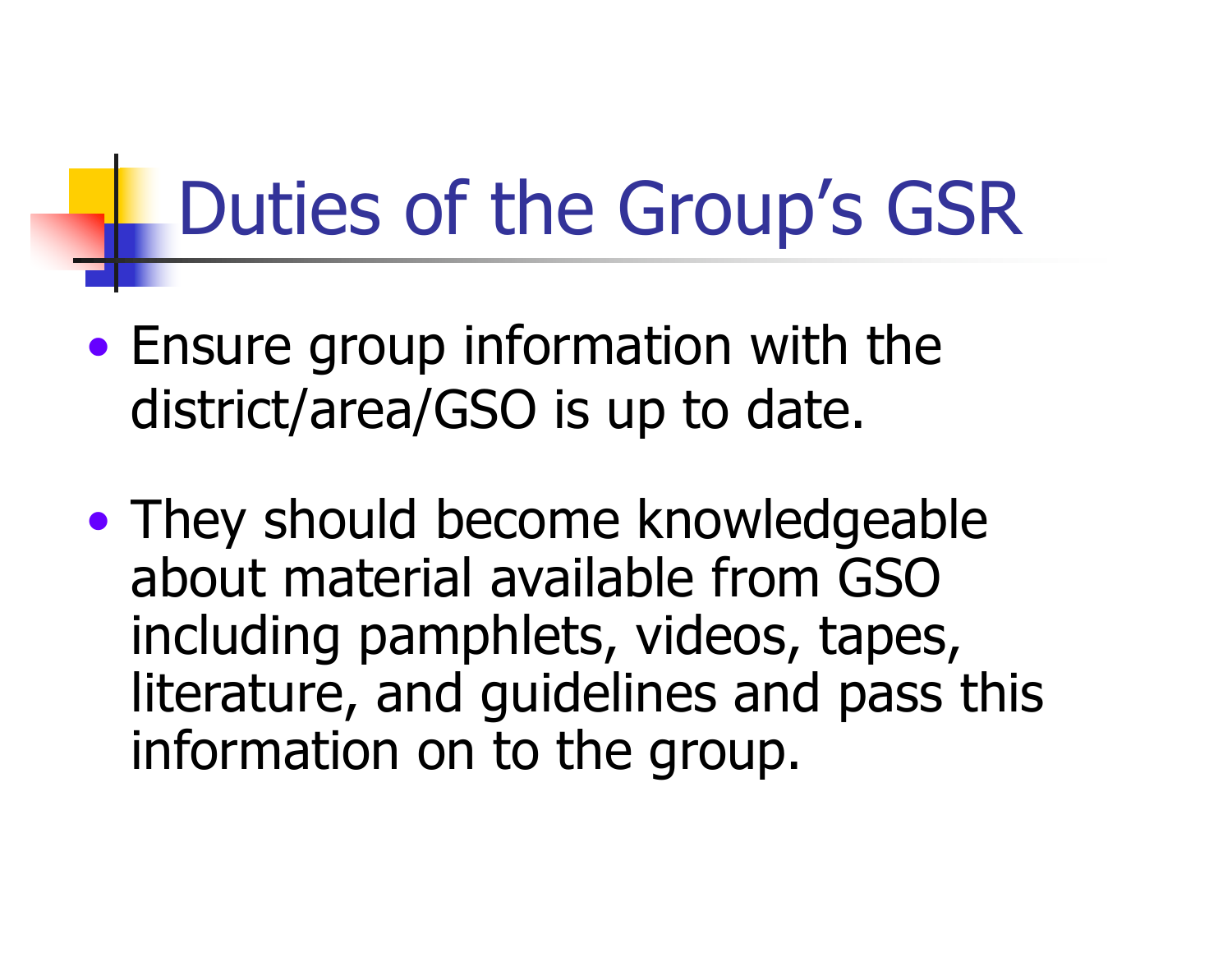#### Duties of the Group's GSR

• They usually work with the HG treasurer to develop plans for support of the various service entities (GSO, Area, District, and Intergroups).